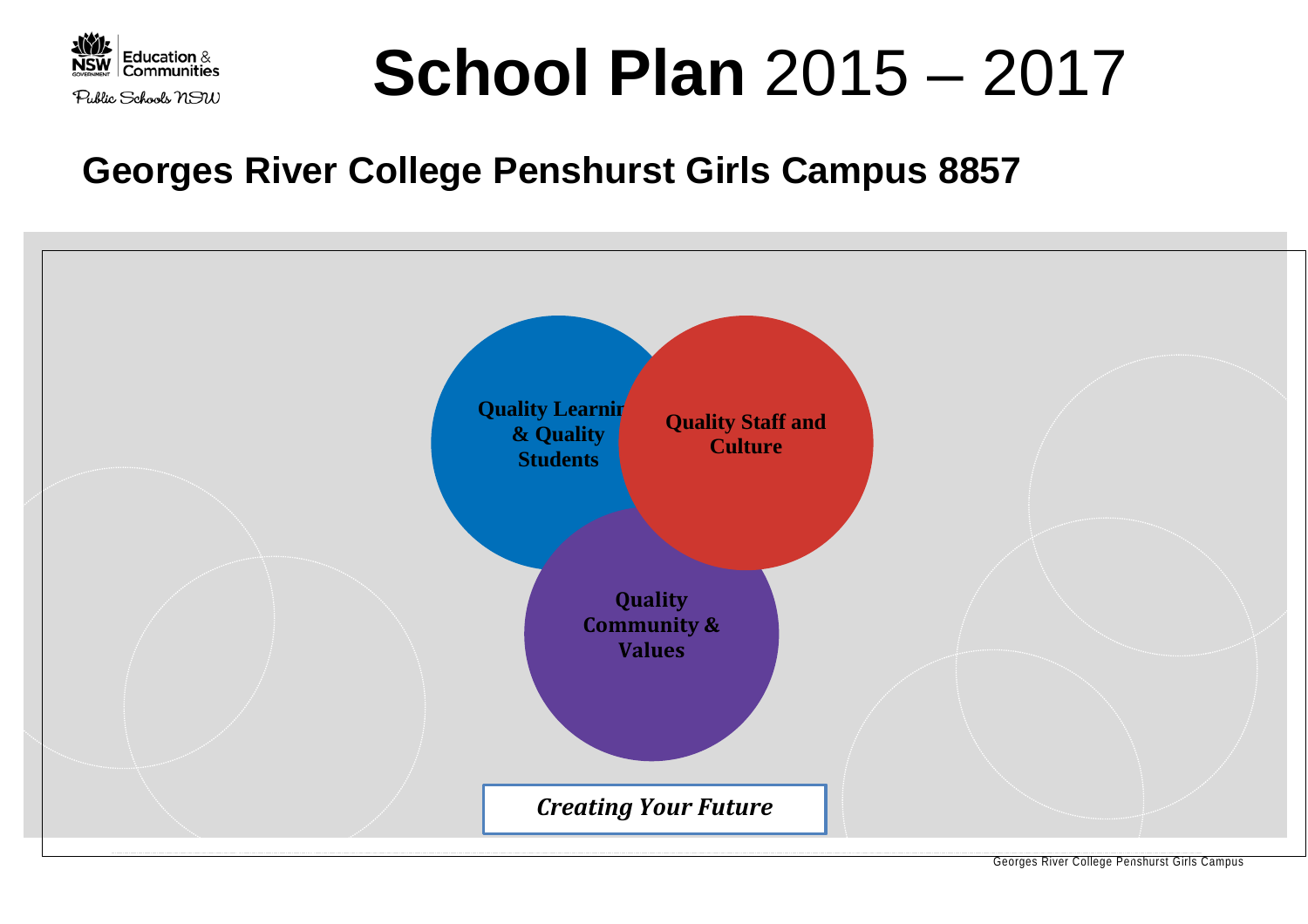## **School background** 2015 - 2017



We are a learning community committed to the development of resilient, independent and respectful girls who aim for excellence in all that they do. Our vision is to create a nurturing, collaborative and inclusive environment that prepares our girls to be responsible global citizens with the skills to succeed in the 21st Century.

Penshurst Girls Campus is part of the Georges River Collegiate group, and is a girls 7-10 middle school. The school is located 17 km south of the Sydney central business district and is part of the St George Network of schools. There are 652 students, 71% from backgrounds other than English. The school has a selective stream class in Year 7. Students graduate to the Oatley Senior Campus to complete Years 11 and 12. GRC Penshurst Girls Campus is a leading learning community focused on the educational needs of girls. School structures, curriculum and teaching and learning programs are designed to achieve the best possible outcomes for students. Students participate in challenging comprehensive programs with access to sporting, cultural and community activities. There are many opportunities for extra curricula activities and the school is well known for its longstanding success in student leadership, public speaking, music and drama. The school community values the creative and performing arts as well as sporting endeavours. The school emphasises student welfare programs and has an innovative pastoral care system. The school community values a safe and cooperative learning environment.

### **School vision statement School context School planning process**

The consultation process for the Penshurst Girls Campus 2015-2017 School Plan began in August 2014 with the school executive. At this workshop 5 envisioning questions were asked and the executive team collaboratively integrated and refined their vision for our school. In August 2014 a whole staff forum was held and in September 2014 a Parent and Community Forum was held. Parents, school executive, teachers, students, feeder primary School Principals and the College Principal engaged in the same process as key stakeholders in our school's future. In November 2014 the ideas and vision that was already emerging were discussed in detail at a student forum. In December, at a number of planning days, the School Planning team (the executive) were able to articulate the new School vision and define our 3 strategic directions and their purposes. The entire staff then met as 3 strategic direction action teams and began to develop the improvement measures that we wish to see. The final product was endorsed by the staff, students and P & C. The School Plan is a dynamic document that will respond to and adapt to our school community's needs. In this regard it is a flexible document that aligns with system priorities and DEC policies and agendas. Ongoing evaluation and monitoring of our progress towards our goals is an integral part of our School Plan. The College Management Group shared each Campus' School Plan and found alignment to create an integrated overarching Georges River College School Plan.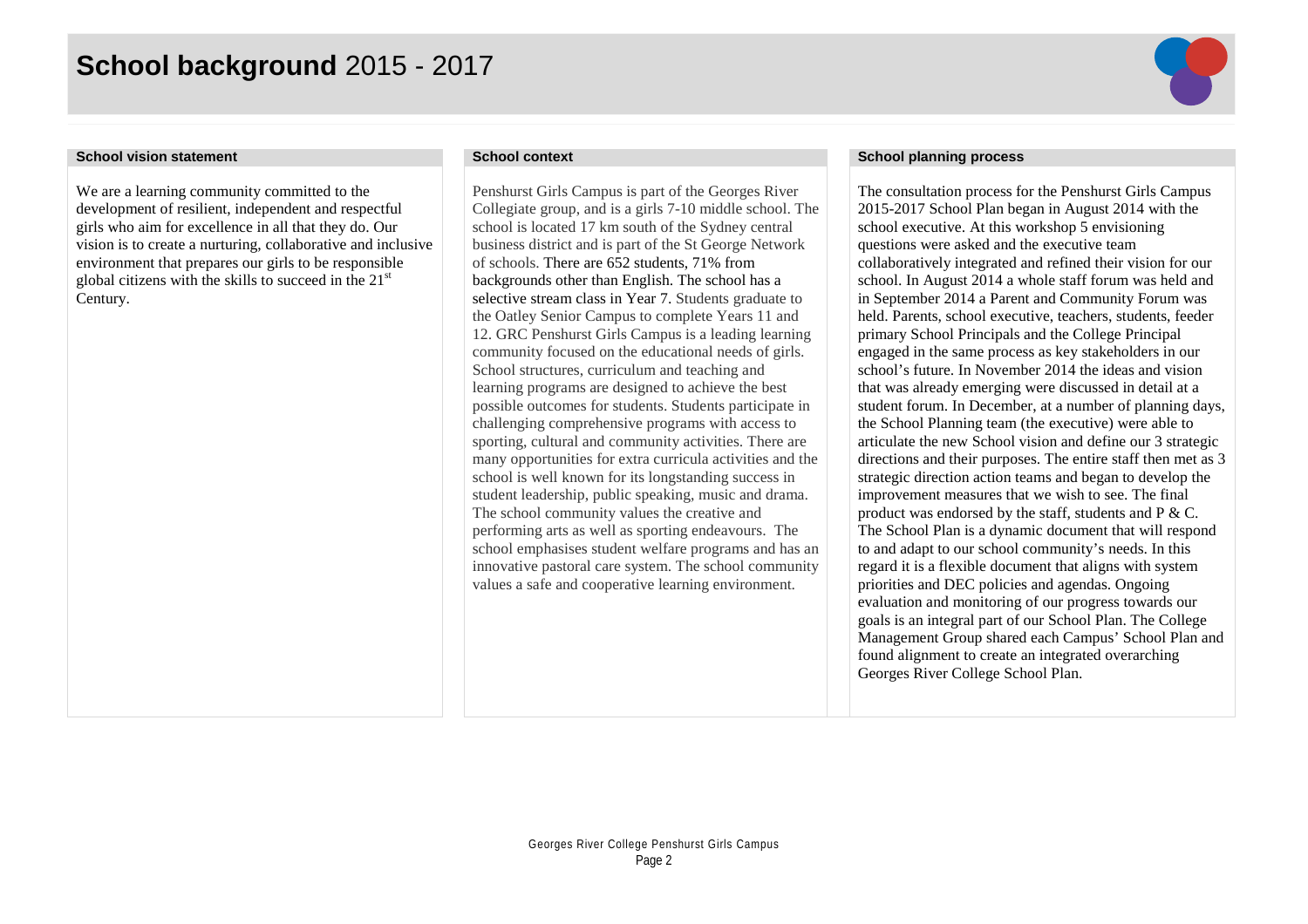## **School strategic directions 2015 - 2017**



**Quality Learning & Quality Students**

### **Purpose:**

To empower students with the skills and capacity that will equip them to be confident and independent life-long learners who are future focussed and responsible global citizens.



To further build a culture of dynamic professional staff who embed excellence throughout the school community by engaging in ongoing learning, reflection and a commitment to develop, share and implement best practice.

**Quality Staff and Culture**

### **Purpose:**

To build stronger and mutually beneficial relationships as an educational community by developing collaborative partnerships that enhances student learning outcomes. To create a culture of positive values that empowers all members of our school community to achieve success within an inclusive framework that values diversity, tolerance and active citizenship.

**Quality Community & Values**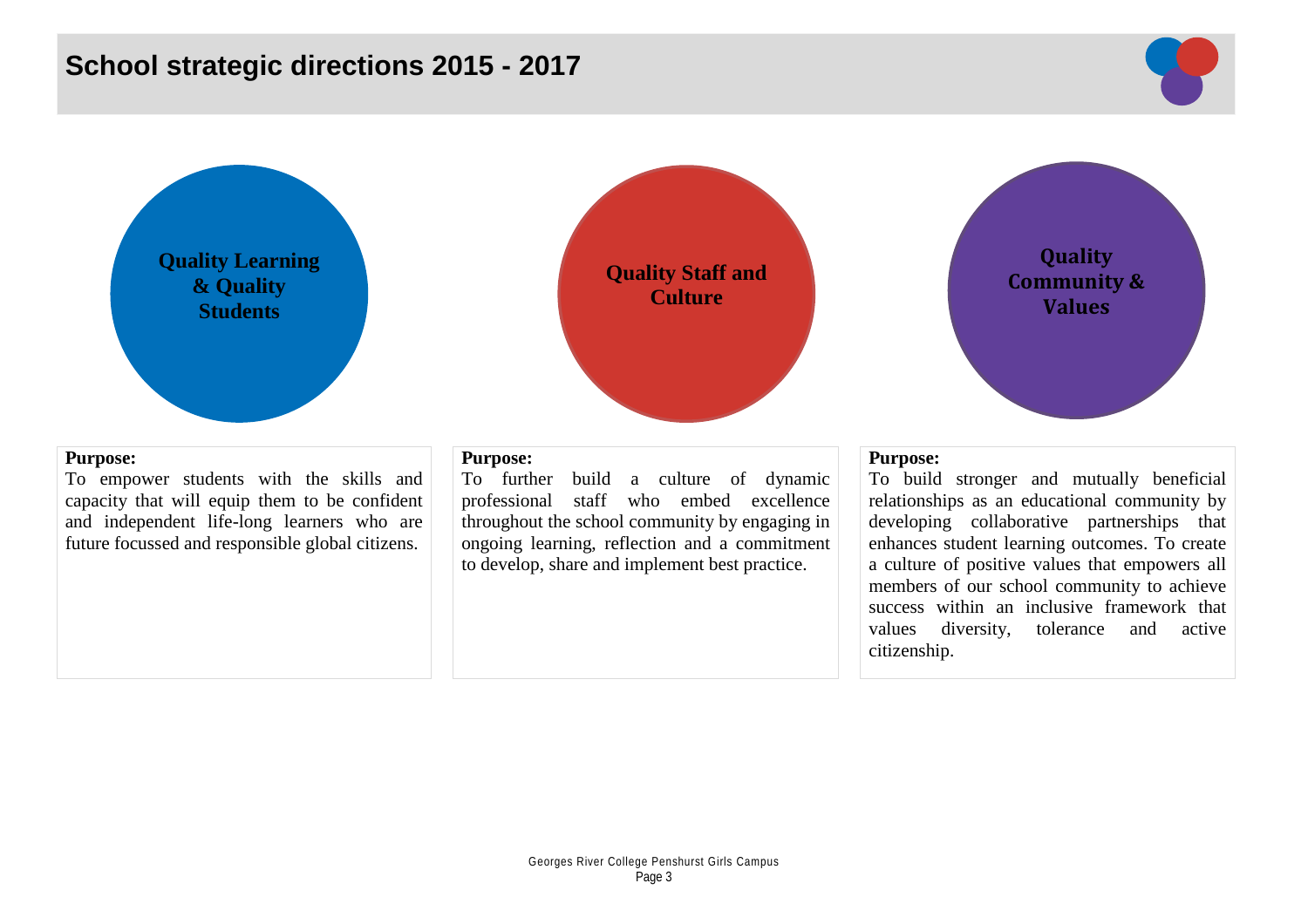## Strategic Direction 1: **Quality Learning & Quality Students**

To empower students with the skills and capacity that will equip them to be confident and independent life-long learners who are future focussed and responsible global citizens.

### **Improvement Measures**

- $\cdot$  25% increase of students using 21<sup>st</sup> Century learning styles & technologies to engage in and attain expected educational learning outcomes 7-10 (including equity groups)
- ❖ 40% increase of teachers confident in utilizing learning technologies to maximise 21C learning opportunities for students

**Students:** Students will be supported in working independently and through taking risks as learners through inquiry based learning projects

**Staff:** Staff will engage in a collaborative professional learning journey to improve their teaching practice and when using technology to effectively engage students in their learning

**Parents/Carers:** Parents will work in partnership with the school to help build resilience in their daughters and help create a culture that values independent learning

**Community Partners:** our community partners will join us in the journey to build resilient, independent young women who value lifelong learning

**Leaders:** Our school leaders will drive these projects and ensure that all stakeholders are empowered to achieve success. Our leaders will identify and develop aspiring leaders and create capacity through delegation and trust

### **Projects:**

- All faculties will explore flexible learning and innovative & engaging curriculum delivery through a Stage 4 project (eg. SOLE, Inquiry Based , Project Based or Challenge Based Learning)
- The school will implement an evidence based iPad Project. All teachers will integrate iPads into their teaching and learning programs

### **Evaluation Plan**

Baseline data to be collected for students and staff (and broken down by equity groups). Improvement measure may change depending on base line data findings. Student, staff and parent surveys and satisfaction monitoring (TTFM)

### **Purpose People Processes Products and Practices**

- $\div$  25% increase of students using 21<sup>st</sup> C learning styles & technologies to engage in and attain expected educational learning outcomes 7-10
- 40% increase of teachers confident in utilizing learning technologies to maximise 21C learning experiences for students

### **Product:**

• Teaching & Learning programs are embedded with 21<sup>st C</sup>entury learning capabilities to provide future focussed and authentic learning experiences that meet the needs of every student

### **Practice:**

• Teachers deliver innovative curriculum (including technology) in real and meaningful ways

### **Product:**

• All staff use iPads in their teaching practice in line with the school's iPad agreement and using the evidence base provided.

### **Practice:**

Students use technology in integrated and ethical ways that promote confidence and independent learning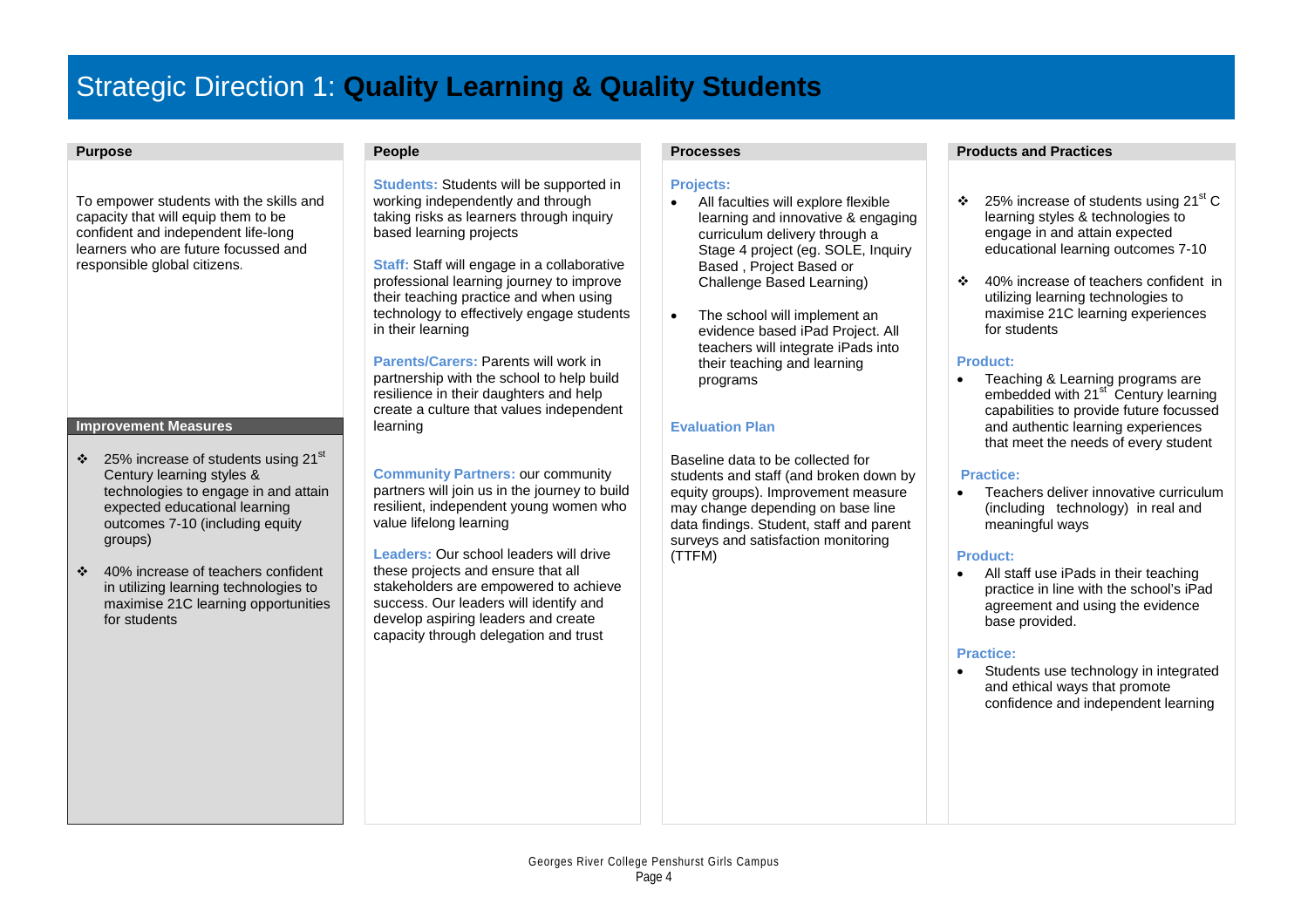## Strategic Direction 2: **Quality Staff and Culture**

To further build a culture of dynamic professional staff who embed excellence throughout the school community by engaging in ongoing learning, reflection and a commitment to develop, share and implement best practice.

### **Teachers**

- 100% of staff will engage with the AITSL Classroom Teacher Continuum and participate in a program of negotiated lesson observation and evaluation
- 40% increase in student, staff and parent confidence in the School Library as a centre of learning excellence (including equity groups)

**Students:** Students will be key stakeholders in creating and realising our shared vision for the library as a learning space

**Staff:** Staff will experience professional development on lesson observation protocols and will be the creators and drivers of our program of negotiated lesson observation and evaluation

**Parents/Carers:** Parents will be key stakeholders in creating and realising our shared vision for the library as a learning space

**Community Partners:** Our community partners will be key stakeholders in creating and realising our shared vision for the library as a learning space, as a vocational hub and as centre for student wellbeing

**Leaders:** School leaders will support all staff commensurate with their career stage in developing Professional Development Plans (PDPs) and supporting staff to achieve their professional goals

### **Projects:**

- Implementation of the Performance Development Framework (PDF). A program of negotiated lesson observation and feedback will be implemented using the AITSL Classroom Teacher Continuum, including lesson observation protocols, as an evidence base. A structured program will be in place supporting teachers working towards proficient, maintaining at proficient and aspiring to the higher levels of accreditation
- A plan for the reinvention of the Library will be developed

### **Evaluation Plan**

Classroom practice: PDPs will be mapped, including Professional Learning. Accreditation rates will also measure success.

Library: Baseline data to be collected for students and staff, including occupancy and usage rates. Student, staff and parent surveys and satisfaction monitoring

### **Purpose People Processes Products and Practices**

- 100% of staff will engage with the AITSL Classroom Teacher Continuum and participate in a program of negotiated lesson observation and reflection. They will apply their Performance Development Plans to improve practice
- 40% increase in student, staff and parent confidence in the School Library as a centre of learning excellence

### **Product:**

• All staff develop effective Performance & Development Plans that are established collaboratively, reviewed regularly and which align to the Australian Professional Standards for Teachers

### **Practice:**

• All staff understand and engage with accreditation requirements in a supported environment, including reflecting on their practice in order to initiate improvements

### **Product:**

The school Library will become an engaging, relevant and dynamic learning space for students and teachers

### **Practice:**

• Our Library will transform into a dynamic learning space that promotes flexible and challenging curriculum delivery